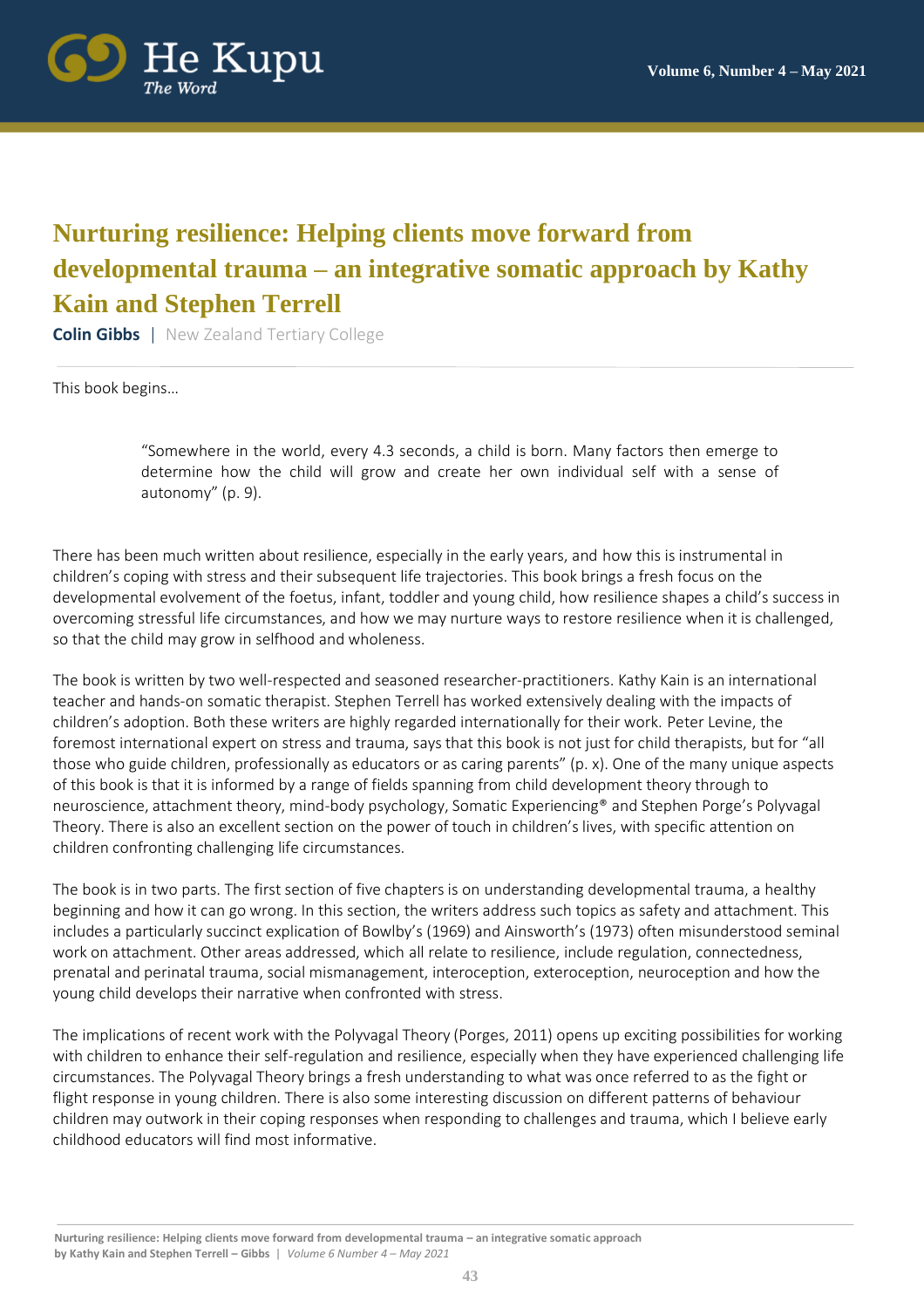

The second section of six chapters focuses on regulation and resilience. What happens when children have adverse experiences or develop developmental trauma? How does this impact on their resilience and how does resilience help them overcome adversity? A resilience questionnaire is included. The authors also detail the array of thoughts, feelings, fears and behaviour children may experience when confronting life challenging events. Practical guidance is given on intervention, especially developing verbal, physiological and somatic narratives, and on the importance of the role of touch in early development.

Kain and Terrell make the point that while there is yet so much to learn about resilience in young children, there are some clear patterns emerging from research-informed practice. These include supportive adult-child relationships, high self-efficacy, self-regulation skills, and sources of "faith, hope, and cultural traditions" (p. 3). The writers affirm that safety and security underpin resilience and self-regulation, and this, I know, resonates with the heart of early childhood teachers. They make the point that "we can sometimes forget there are physiological and physical mechanisms that must develop in healthy ways in order to support a felt sense of safety and security" (p. 23).

While the book deals with some quite complex ideas, it is written in a very readable style using many case studies and exemplars to illustrate what is being discussed. It brings both currency as well as informed depth to foundational writings on young children and resilience. It is a book that you will read many times, for there is so much to glean from the well-researched and practice-based work of these two authors.